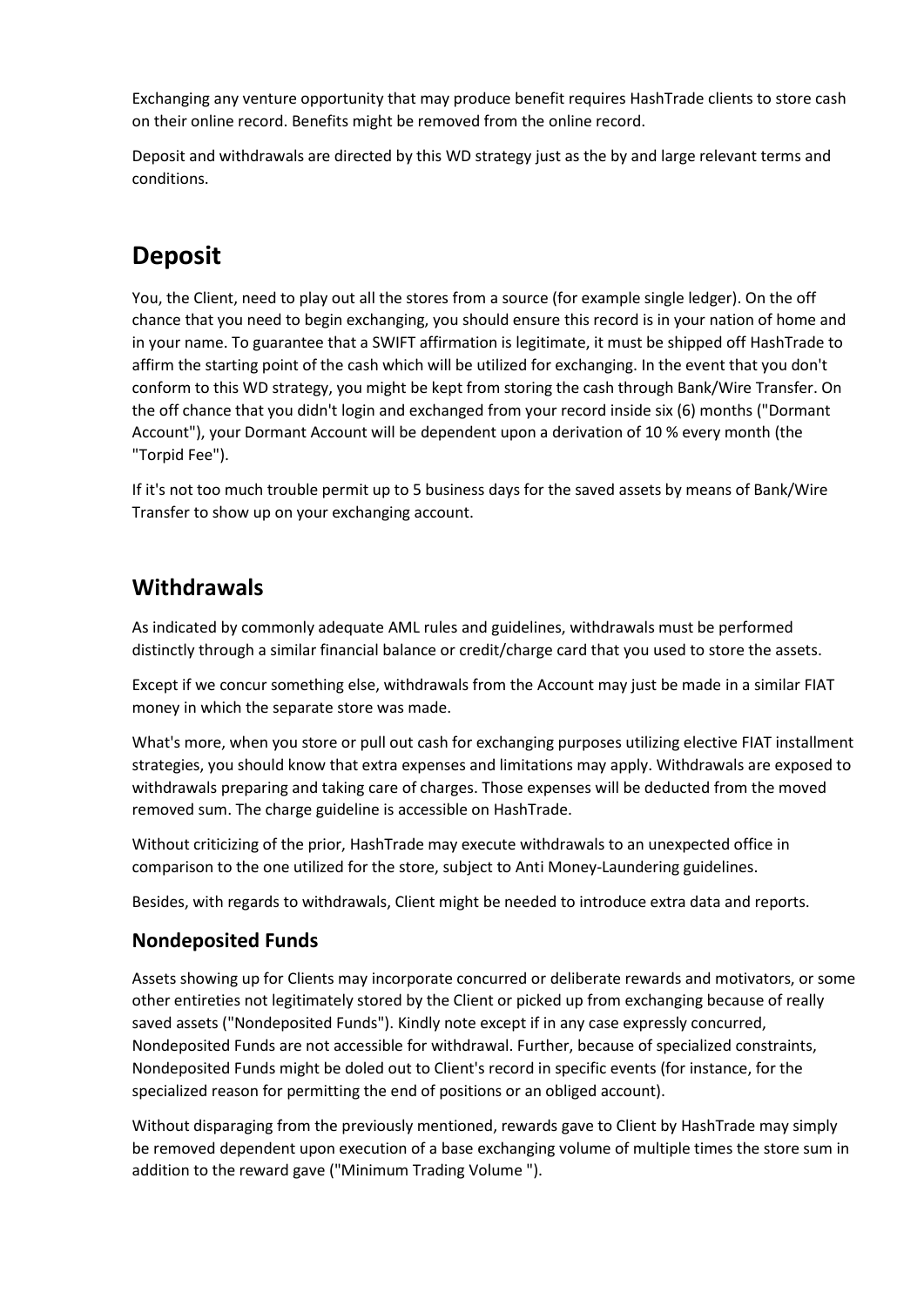#### **Withdrawal Request**

To handle your withdrawal demand, you should complete the following steps:

1)Log in to your record through the site.

2)Open a withdrawal demand from customer zone.

3)Fill up the withdrawal structure.

4)Print the withdrawal structure.

5)Sign the printed structure.

All consistence documentation more likely than not been gotten and endorsed by HashTrade consistence official to continue with the withdrawal.

Recipient Name must match the name on the exchanging account. Solicitations to move assets to outsider won't be handled.

**Significant:** account holder is required to monitor account regularly, and ensure that available margin exists in the account prior to submitting this request, as such withdrawal may have an impact on existing open positions or trading strategy used.

The time it takes for the cash to may be transferred at your credit card or financial balance that has been utilized to store assets may fluctuate (as a rule up to five business days). Note that it may take more time for withdrawals to ledgers because of the extra security strategies in power.

The solicitation will commonly be prepared by HashTrade inside 4-7 business long stretches of receipt. To stay away from any postponements please audit your data cautiously prior to presenting your solicitation. HashTrade accepts no accountability for mistakes or errors made by the record holder. Relating withdrawals will take 4 to 7 business days to measure. HashTrade can't screen and isn't dependable in any capacity for the Client's Credit Card Company or bank's inside strategies. Customer must development with the credit card or particular bank autonomously.

Assets are delivered amazingly account once your credit card vendor has charged the assets from our record. This cycle may take up to 5 business days or more to consider your credit card account balance. In the event that you don't have online admittance to your credit card, it ought to show up on the following charging statement(s) contingent upon your card's charging cycle.

## **Currency and Credit Cards**

Your Account may include diverse FIAT monetary forms. These will be dependent upon the accompanying conditions:

We may acknowledge installments into the record in various FIAT monetary standards and any installments due to or from us and any net adjusts on the record will be accounted for by us in the individual FIAT cash; The record is kept up in US Dollars or Euro ("Base Currencies") and some other money will be changed over at the swapping scale existing at the purpose of transformation ('Exchange Rate"); if the Client send assets in another cash than his record's money, we will apply a conversion scale to our caution.

For Credit card stores, when you pick a record in an unexpected money in comparison to USD (United States Dollar), your credit card will be charged appropriately as per sum saved and the material trade rates. Notwithstanding the traded aggregate stored, extra credit card expenses may apply (thus, in such